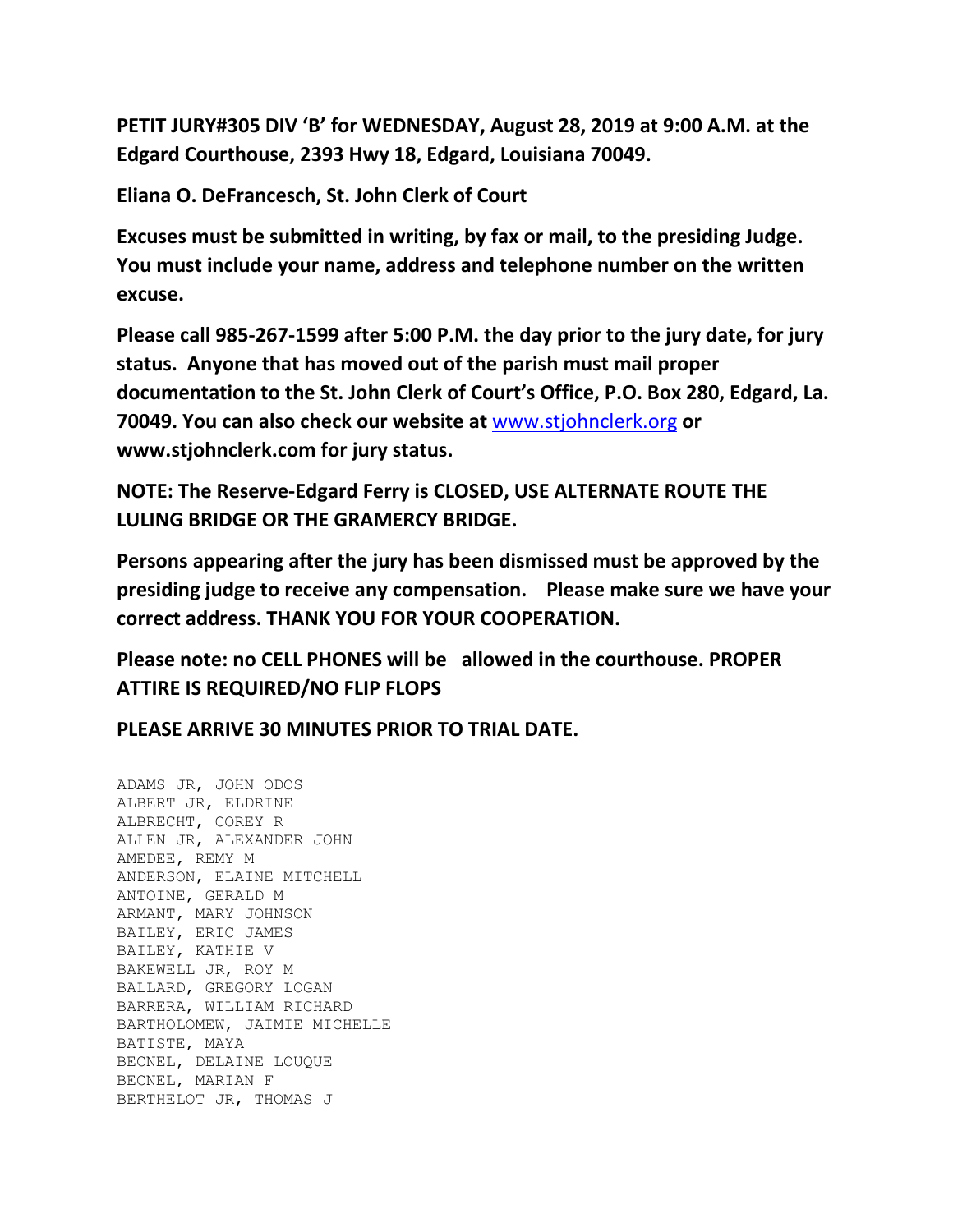BERTRAND, DERRICK JAMES BLAKENEY, AVANTE BLANK, KAREN E BOURG, SHAWN BOZEMAN, DIONA BROWN, DAWN SIMON BROWN, JENNIFER BREAUX BURKS, CARL DAVON BUTLER, JOSEPH CAMBRE, CURTIS J CASTILLO, LILIANI DENISE CHAPMAN, LAKINE CHAVEZ, RAUL ALEXANDER CHILDERS, JAMES ANDREW CLARK, LINDA COBURN, KAREN M COLEMAN, LISA CONNER, MARGIE M COOPER, PATRICIA C COX, KIMBERLEY P CUMPSTEN, BRENT R DARDINGER, NORMA DAVIS, JE'MYRON MONTERIO DAVIS, STANLEY S DOWNING, KRISTEN ASHLEY DUHON, KATHY R DUNN, LEAH MARIE ENMON, CHELSIE ANN EUGENE, ALICIA V EZIDORE, TAMEKA LACAL FALLEN, KELVIN J FARLOUGH, NATASHA J FARNELL, MALANA FAUCHEUX, JEROME ELMORE FECHTLER, EUGENE D FOBB, KEWAN TREMAINE FORTINO, REGINA ANN FRANCIS, DAMIEN DENZEL FURTICK, CHANDRIKA MCKINNEY GAINES, BREON DOMINIQUE GARDNER, ANITHRA NECHELLE GARDNER, LAMAR J GASPARD, TANYA C GATLIN, DAJANEA MONEA GAUFF, TERRIAN GERARD, ETRENA MONIQUE GIL, RICARDO GOMEZ, HELENA GONZALEZ, JOSE MARIA GRANIER, LESLIE A GRAY, STERLING GUICHARD, DARLENE A HAYDEN JR, JOHN WILLIAM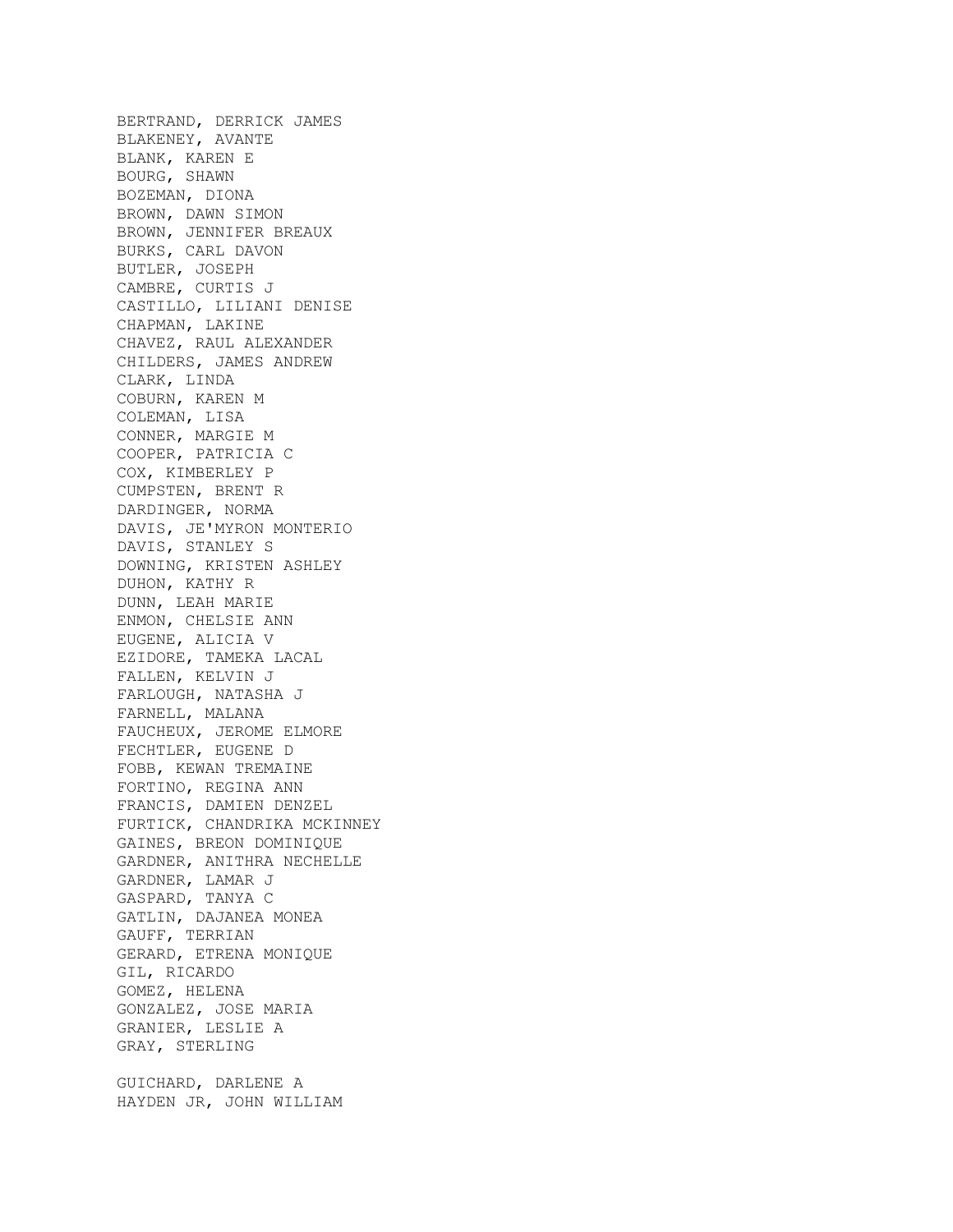HELM, DARIN ROY HILL, PATRICIA HILL-KENNEDY, JUANITA HOLMES, JT HOWARD, BRANDON M HOWARD, BYRON JAYNELL HUNTINGTON JR, DUWAYNE MICHAEL JACKSON, ROSE MARY JACOB, THERESA D JENKINS, DAVON RAYMOND JOHNSON, ANYJAH JOHNSON, KIRSTIN JOHNSON, LUGENE ELOIS JOHNSON, VAUGHN RACHAL JONES, ROBERT LEE JONES, ROOSEVELT JOSEPH, TYRIONNE DENISE KAUR, HARPREET KEATING, LAWRENCE J KELLY, JILL MARIE KELLY, VINCENT EDWARD KINLER, JOAN R KNIGHT, CECIL J KRUEGER, BLAKE ANTHONY LEGAUX, CASEY MICHELE LEWIS, RAQUEL MARIANI LODRIGUES JR, BOBBY A LORIO JR, GRIFFIN CHARLES LOUPER, DANIELLE LANEE LOVE, BEVERLY BELVIN MADERE, DANNY J MARCELL, MIYA LYNN MARZOUWANIAN, TALINE K MATAR, PAUL S MATTHEWS, GARY ALTON MAUS JR, RICHARD W MAZIQUE, ERIC MICHAEL MCDONALD, DOROTHY M MCELVEEN, TRAIONE MONIQUE MCHENRY, GAYLE COLEMAN MILLER, KEITH J MILLET, JAY MITCHELL, DESMOND JONTUE MOLLIERE, ROBBIE A NASH III, LLOYD CHARLES NEAL, TERRENCE NEGRON JR, VICTOR MANUEL NELSON, SANOVIA COLEMAN NOBLE, RANDALL NORSWORTHY JR, DERWARD THOMAS ORY JR, RONALD J OUBRE, KEVIN J PATTERSON, KENTRELL THEODORE PAYNE, CLAUDIA ANN